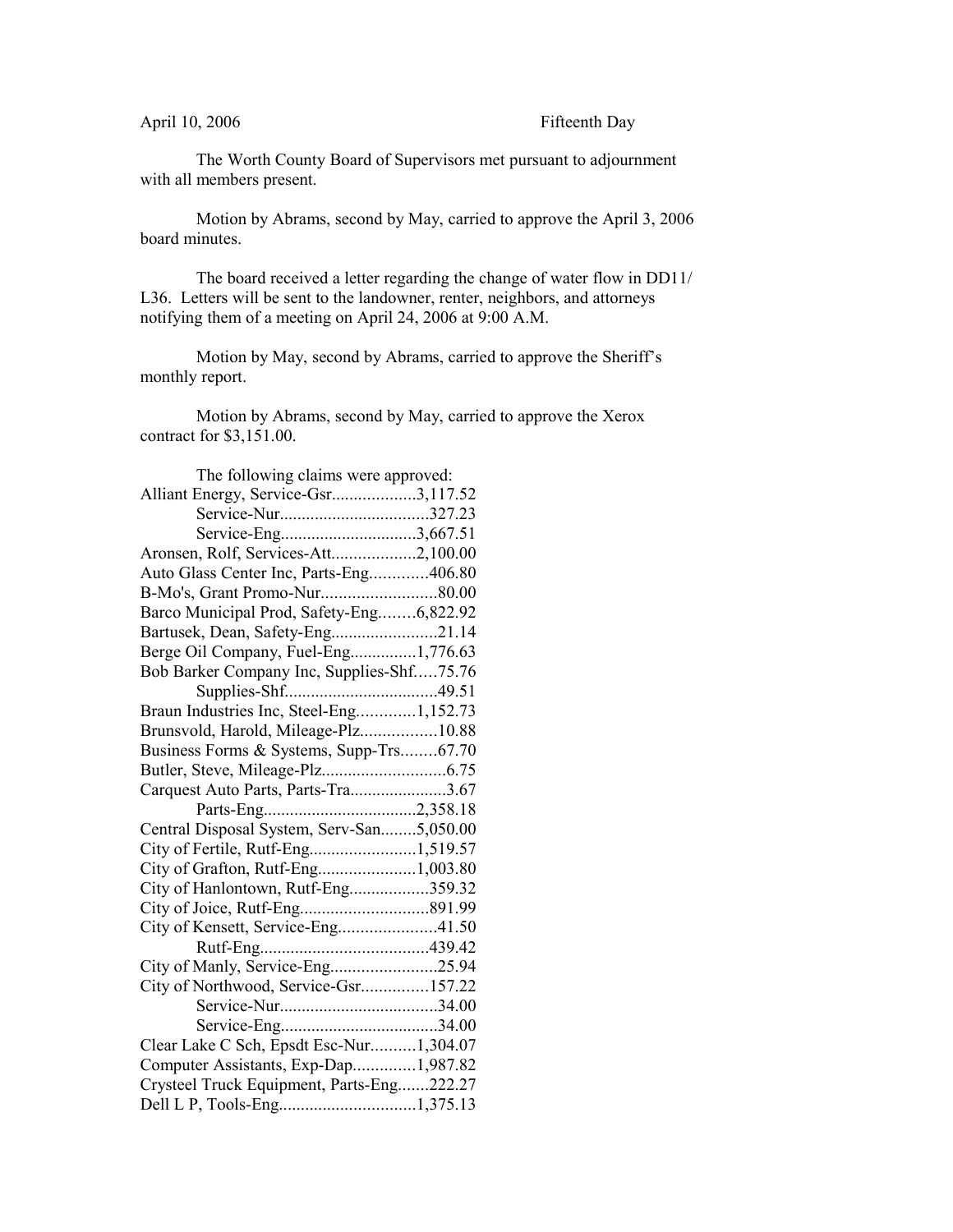| Diamond Jo Worth, Reimb-Aud25.00                                        |  |
|-------------------------------------------------------------------------|--|
| Dick's Place, Service-Shf307.92                                         |  |
| Earthlink Inc, Service-Shf23.95                                         |  |
| Electronic Engineering, Service-Ema15.00                                |  |
|                                                                         |  |
| Electronic Specialties, Service-Eng110.00                               |  |
| Ethington, Nancy, Mileage-Mha463.87                                     |  |
| Fallgatter's Market, Grant Promo-Nur175.23                              |  |
|                                                                         |  |
| Ferden, Eugene, Meeting-Vaf68.00                                        |  |
|                                                                         |  |
|                                                                         |  |
|                                                                         |  |
| Flatness, David, Water Plug Reim-Nur200.00                              |  |
| Forest City Comm S, Epsdt Rollout-Nur26.38                              |  |
| Galls Incorporated, Supplies-Shf47.97                                   |  |
| Greve Law Office, Copies-Att74.00                                       |  |
| H & H Food Service, Supplies-Shf162.69                                  |  |
|                                                                         |  |
| Hackbart, Philip E., Meeting-Vaf59.00                                   |  |
| Hanson, Jake, Exp-Trs150.25                                             |  |
| Harris, Paula, Mileage-E91102.75                                        |  |
| Hazelden Publishing, Grt Promo-Nur105.95                                |  |
| Heartland Power Coop, Service-Eng26.00                                  |  |
| Heartland Technology, Service-E911,453.63                               |  |
| Hendrikson, Joy, Exp-Wcs486.52                                          |  |
|                                                                         |  |
| Henry M. Adkins & Son, Equip-Cap5,475.00                                |  |
| Huber Supply Co, Supplies-Eng94.47                                      |  |
| IA Workforce Development, Ins-Ins5,739.78                               |  |
|                                                                         |  |
|                                                                         |  |
| Interstate Motor Trucks, Parts-Eng66.98                                 |  |
|                                                                         |  |
| Iowa Office Solutions, Supplies-Eng26.50                                |  |
| Joe's Collision & Perf, Service-Hha125.95                               |  |
|                                                                         |  |
| Johnson, Hal, Service-Nur1,155.00<br>Joice Fire Dept, Equip-E911,500.00 |  |
| Konica Minolta Business, Service-Nur46.13                               |  |
|                                                                         |  |
| Krysilis Inc, Services-Mha286.02                                        |  |
| Kuennen, Tina L, Grant Promo-Nur334.07                                  |  |
| Lawyer, Ted, Mileage-Plz11.63                                           |  |
| Liberty Square, Service-Mha1,085.00                                     |  |
|                                                                         |  |
| Low's Standard, Service-Asr27.60                                        |  |
|                                                                         |  |
|                                                                         |  |
| Manly Fire Dept, Equip-E91500.00                                        |  |
| Manly Signal, Service-Sup459.37                                         |  |
|                                                                         |  |
| Advert Promo-Nur40.00                                                   |  |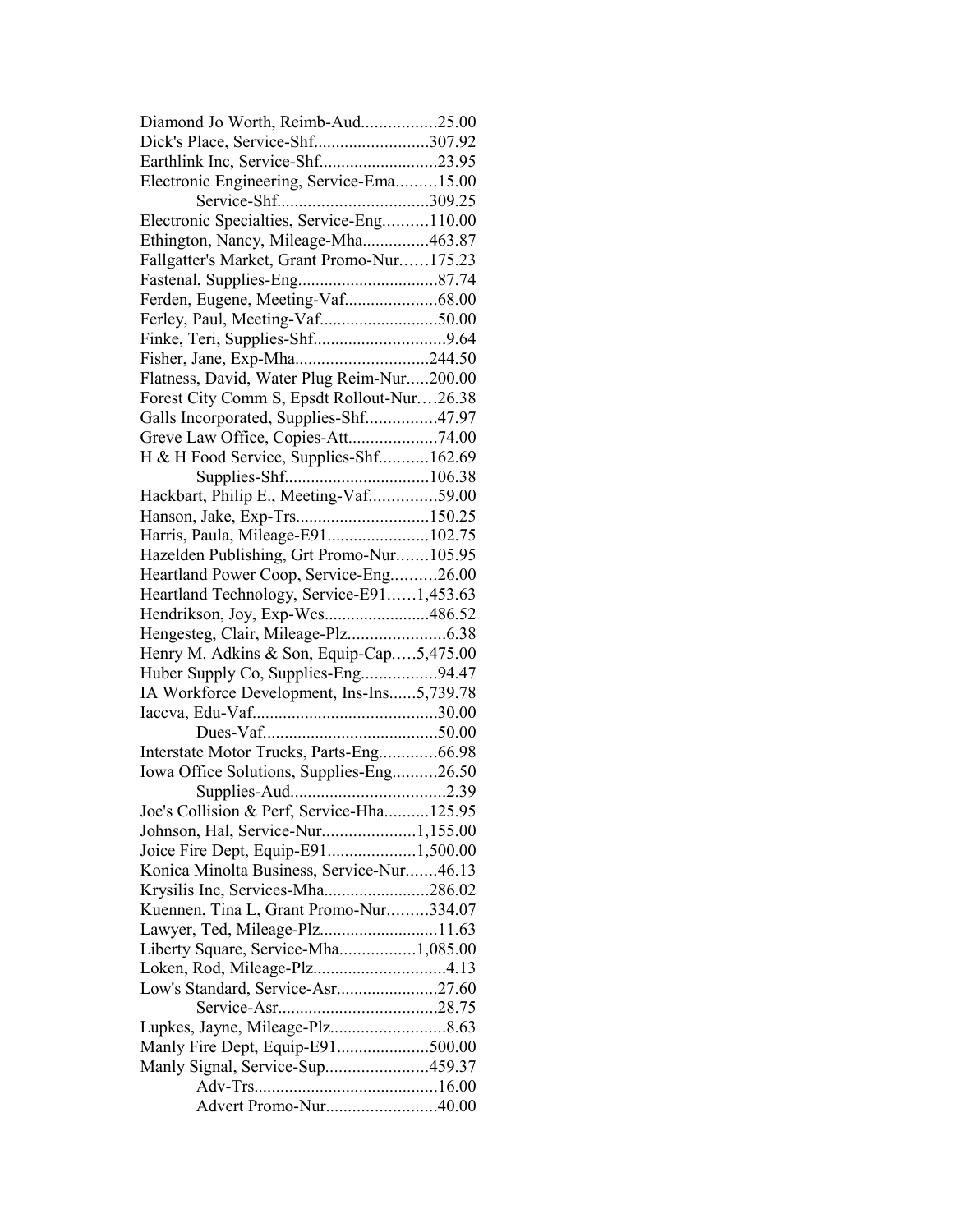| Mason City Youth Task Force, Edu-Nur30.00   |  |
|---------------------------------------------|--|
| May, Dennis, Mileage-Sup150.00              |  |
| Mcleod USA, Service-Hha98.54                |  |
|                                             |  |
| Mechem, Elsie L, Mileage-Mha75.76           |  |
|                                             |  |
|                                             |  |
| Mercy Clinics, Service-Shf282.00            |  |
| Meyer, Ryan, Bounty-Dom30.00                |  |
| Mi-B & J Water, Service-Shf10.00            |  |
| Midwest Wireless, Service-Mha153.21         |  |
|                                             |  |
|                                             |  |
|                                             |  |
|                                             |  |
|                                             |  |
| Mitchell Co Ema, Mileage-Ema217.50          |  |
| Next Generation Technolo, Serv-Mha16.88     |  |
| Northern Iowa Therapy Pc, Serv-Nur325.00    |  |
|                                             |  |
|                                             |  |
| Northwood Equip Inc, Service-Gsr189.87      |  |
|                                             |  |
| Northwood Lumber Co, Supplies-Eng275.25     |  |
| Northwood Motor Co, Repair-Tra417.88        |  |
|                                             |  |
| Northwood Motor Co., Parts-Eng87.55         |  |
| Northwood Sanitation, Service-Gsr105.00     |  |
| Northwoods State Bank, Supplies-Trs28.55    |  |
|                                             |  |
|                                             |  |
| Osage Municipal Utilities, Service-Ema57.30 |  |
| Powers Pop Stand, Grant Promo-Nur300.00     |  |
| Printing Services Inc, Supplies-Dap60.00    |  |
|                                             |  |
| Quisley, David, Mileage-Plz1.64             |  |
|                                             |  |
| Radiologist of N IA, Grant Promo-Nur17.19   |  |
| Ram System Ltd, Service-Nur480.00           |  |
| Reliable Office Supplies, Supplies-Nur46.72 |  |
| Spahn & Rose Lumber Co, Suppl-Ema39.84      |  |
|                                             |  |
| Standard Bearing Co, Parts-Eng48.61         |  |
| Stayner, Marilyn, Edu-Shf17.77              |  |
| The Sidwell Company, Service-Dap372.81      |  |
| Tractor Supply, Parts-Eng14.02              |  |
| Treasurer, State Of Iowa, Edu-Shf750.00     |  |
| Tweeten, Brian, Mileage-Plz19.50            |  |
| U S Cellular, Service-Asr27.37              |  |
|                                             |  |
| United States Postal Ser, Postage-Att39.00  |  |
| University of Iowa Hygiene, Serv-Nur150.00  |  |